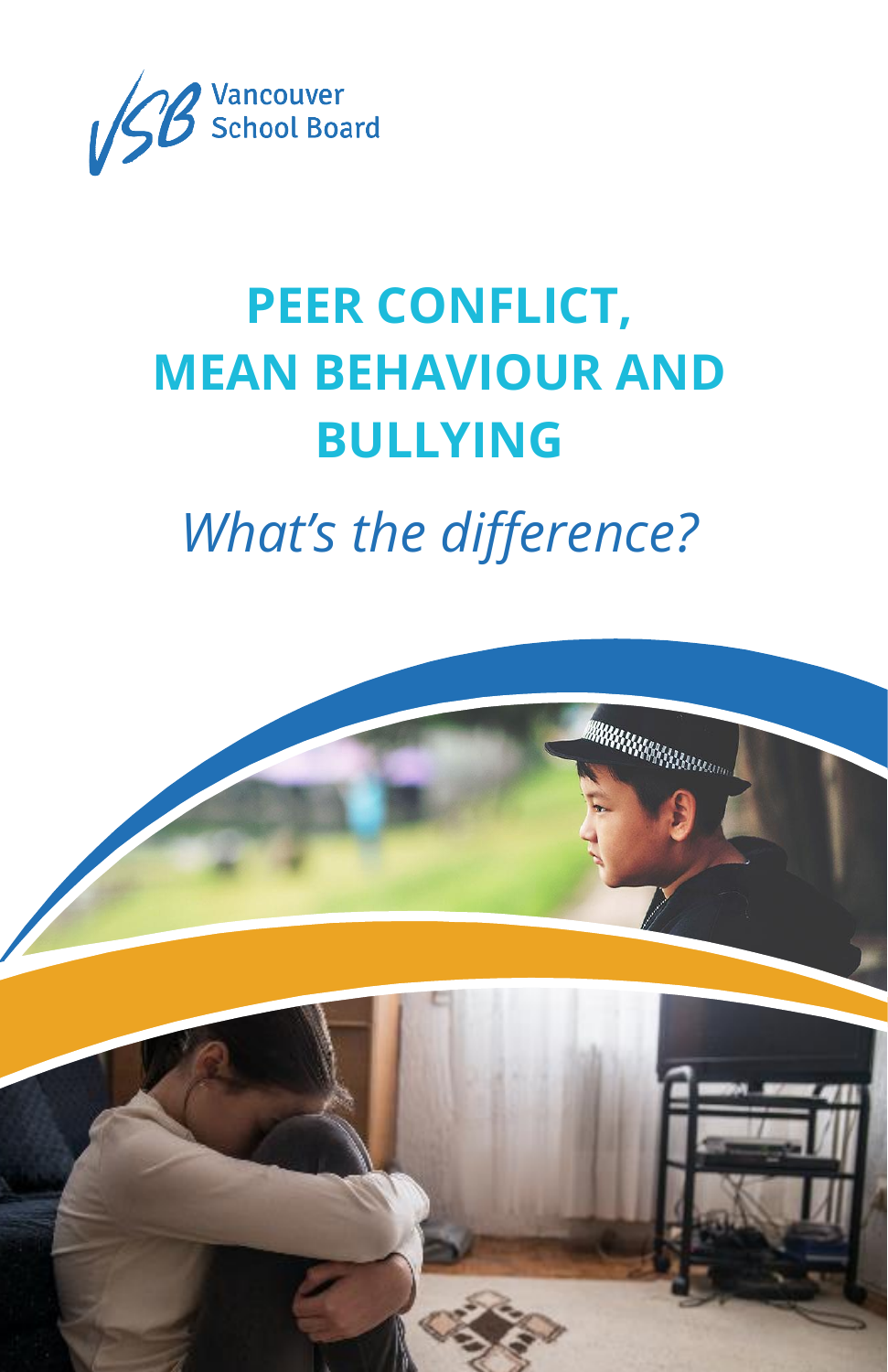*When a child is having a problem with her or his peers, it can be hard for parents to know what is really happening – is it bullying? Or is it something else?* 

*Each type of behaviour must be handled differently, to keep children safe and help them learn how to get along with others.* 

### **Peer Conflict**

Conflict between and among peers is a natural part of growing up. Children will have times when they disagree and can't solve their own problems. They may even become so frustrated that they say mean things or act out physically by hitting, kicking or trying to hurt.

- If it's peer conflict you will be aware that these children:
- usually choose to play or hang out together;
- have equal power (similar age, size, social status, etc.);
- are equally upset;
- are both interested in the outcome; and
- will be able to work things out with adult help (after calming down).

Adults can respond by helping the children talk it out, and see each other's perspective. This is often referred to as "conflict resolution".

#### **Mean Behaviour**

Children may try out behaviours to assert themselves – sometimes saying or doing mean things – such as making fun of others, using a hurtful name, taking something without permission, leaving a child out, or "budging" in line.

If it is mean behavior, usually:

- it is not planned and seems to happen spontaneously or by chance;
- it may be aimed at any child nearby;
- the child being mean may feel badly when an adult points out the harm **they've** caused.

When adults see mean behavior they should not ignore it. Adults should respond quickly, firmly and respectfully to stop the behavior, to let kids know